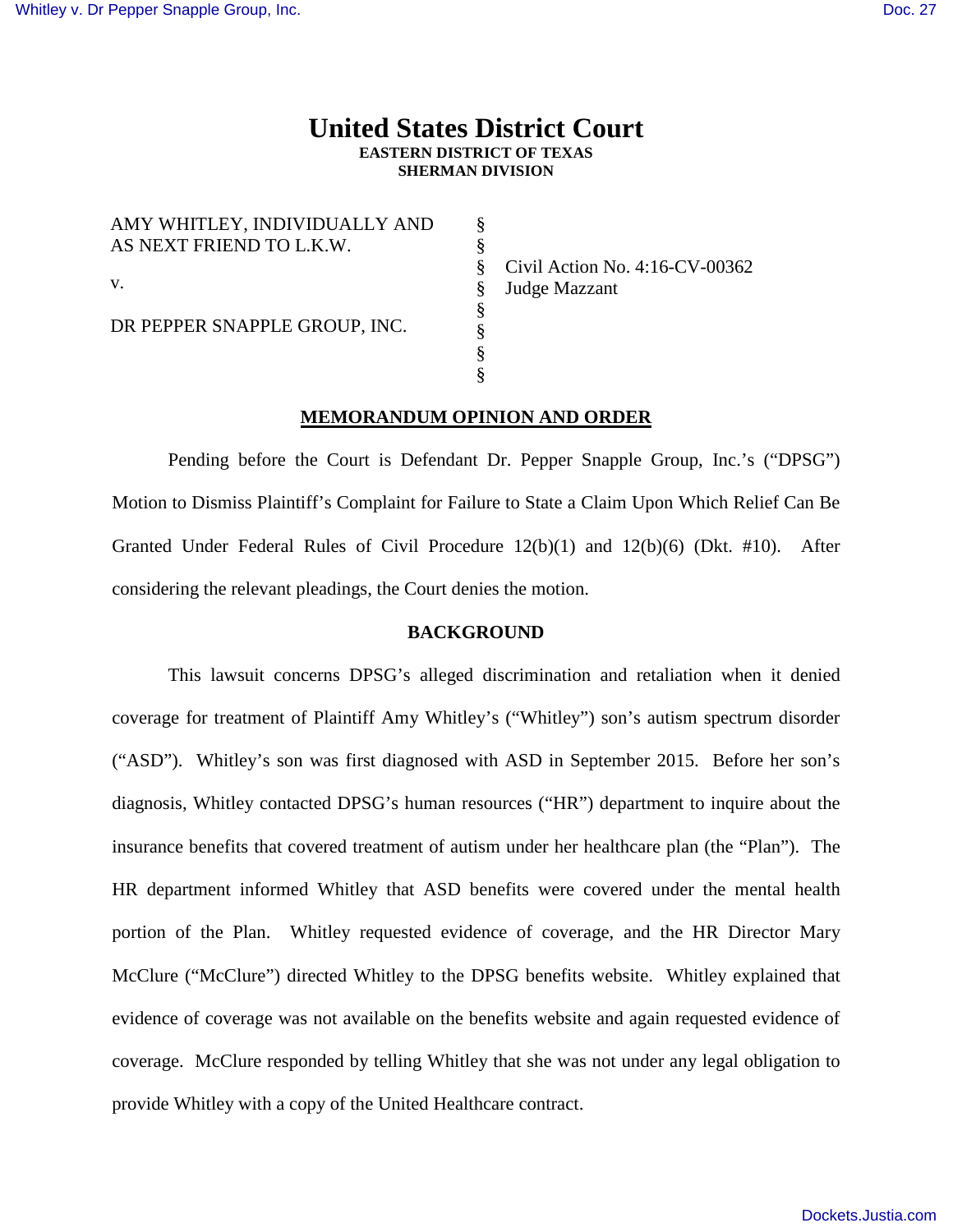Frustrated with the HR department, Whitley contacted United Healthcare directly to inquire about what ASD benefits were provided under the Plan. A United Healthcare representative told Whitley that she had benefits for neurological disorders of ASD. Whitley asked what that meant, and the United Healthcare representative offered a brief explanation and told Whitley that University of North Texas's Kristin Farmer Autism Center was an in-network provider under the Plan. However, when the Kristin Farmer Autism Center called to verify Whitley's benefits, United Healthcare stated Whitley did not have ASD benefits. Again, Whitley contacted United Healthcare and requested a description of the specific exclusion for ASD benefits. The United Healthcare representative refused Whitley's request and told her that United Healthcare could only send a copy of Whitley's actual denial letter. As a result of her conversations with United Healthcare, Whitley contacted McClure to obtain a copy of the 2016 Summary Plan Description. On January 12, 2016, McClure forwarded a copy of the 2015 Summary Plan Description and directed Whitley to the exclusion for applied behavioral analysis ("ABA") as treatment for ASD. However, the summary plan description forwarded to Whitley contained provisions that were not located in the 2013 Summary Plan Description ("2013 SPD"). Particularly, a provision that excluded the exact ASD treatment that Whitley had questioning the denial of coverage for.

The 2013 SPD was the only version available to Whitley and other DPSG employees on DPSG's benefits website. Whitley believed that the 2013 SPD was still in effect as there had been no finalized changes or updates. When Whitley asked McClure why the summary plan description that she provided was different from the one employees had access to and why the provisions relating to exclusions were different, McClure stated the exclusion for ABA treatment for ASD fell under the provision related to vocational rehabilitation in the 2013 SPD. Whitley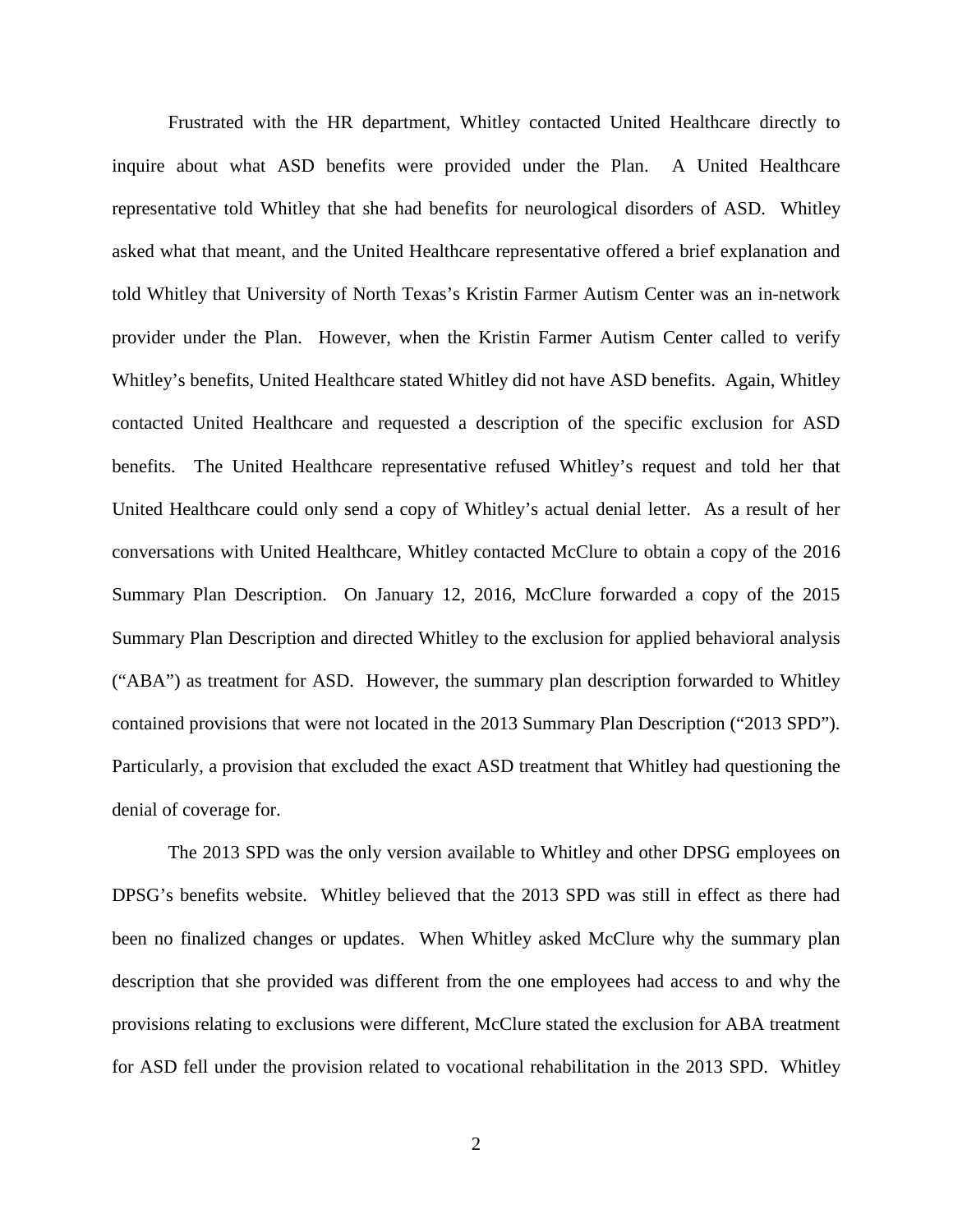then contacted the Speaking Up hotline to gain clarification on the inconsistent information provided to her. The hotline routes through the legal department at DPSG and is a way for employees to report activity in the workplace that is not allowed. A representative from the Speaking Up hotline told Whitley the ABA treatment exclusion was being added to the 2016 Plan and the summary plan description submitted by McClure was the "in progress" version that would add the exclusion. When Whitley had the conversation with the Speaking Up hotline representative, the 2013 SPD was in still effect and did not explicitly exclude ABA treatment for ASD. Whitley was told that the summary plan description was updated only when major changes were made, and DPSG had ninety days from the beginning of the plan year to make changes. If any changes were made, employees would be notified of those changes in coverage. However, no updated summary plan description was available on the employee benefits website.

On January 29, 2016, Whitley pursued her claims against DPSG by filing a charge of discrimination with the Texas Workforce Commission – Civil Rights Division ("TWC"). DPSG was notified that a charge was filed. In response to her charge of discrimination, the TWC issued a notice of right to sue, allowing her to bring suit in state or federal court under Title VII of the Civil Rights Act of 1964 ("Title VII"), the American Disabilities Act of 1990 ("ADA"), and the Genetic Information Nondiscrimination Act of 2008.

Following her charge with the TWC, Whitley asserts that DPSG told representatives in the HR department and another employee to no longer speak to Whitley. Further, Whitley was told that she could not discuss issues related to her charge with the HR department. All communications were directed to McDermott, Will & Emery, legal counsel for the administrative committee appointed by DPSG. In a April 13, 2016 letter from DPSG's legal counsel, Whitley was told "the Dr. Pepper Snapple Group Health Plan (Amended and Restated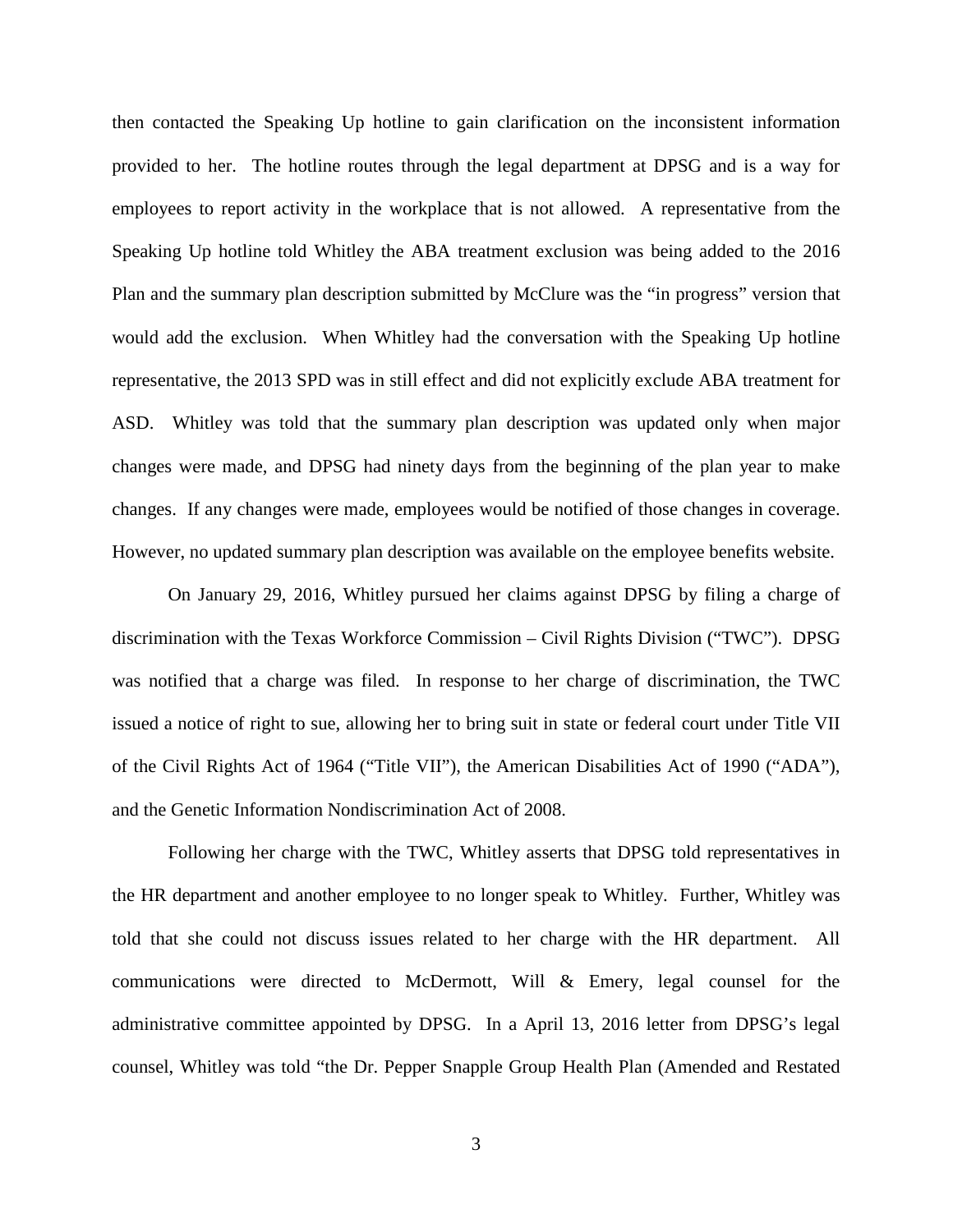Effective January 1, 2013) remains in effect today<sup>[]</sup> and has not been amended. There is no separate Plan Document for 2014, 2015, or 2016." (Dkt. #3 at ¶ 5.15). Whitley contends that resources she is entitled to as an employee are being taken away because she pursued a discrimination claim against DPSG and questioned the denial of benefits owed to her and her son under the Plan.

On April 28, 2016, Whitley filed suit against DPSG in state court, alleging discrimination and retaliation in violation of the Texas Commission on Human Rights Act ("TCHRA"), the ADA, and Title VII. DPSG removed the state action to federal court on May 31, 2016 (Dkt. #1). On June 28, 2016, DPSG filed its motion to dismiss Whitley's complaint for lack of subject matter jurisdiction under Federal Rule of Civil Procedure 12(b)(1) and for failure to state a claim for which relief may be granted under Federal Rule of Civil Procedure 12(b)(6) (Dkt. #10). Whitley filed her response on July 29, 2016 (Dkt. #16). On August 8, 2016, DPSG filed its reply (Dkt. #20).

## **LEGAL STANDARDS**

# **A. Motion to Dismiss Pursuant to Rule 12(b)(1)**

Federal Rule of Civil Procedure 12(b)(1) authorizes dismissal of a case for lack of subject matter jurisdiction when the district court lacks statutory and constitutional power to adjudicate the case. *Home Builders Ass'n of Miss., Inc. v. City of Madison*, 143 F.3d 1006, 1010 (5th Cir. 1998). If a Rule 12(b)(1) motion is filed in conjunction with other Rule 12 motions, the Court will consider the jurisdictional attack under Rule  $12(b)(1)$  before addressing any attack on the legal merits. *Ramming v. United States*, 281 F.3d 158, 161 (5th Cir. 2001). Once a defendant files a motion to dismiss under Rule  $12(b)(1)$  and challenges jurisdiction, the party invoking jurisdiction has the burden to establish subject matter jurisdiction. *See Menchaca v. Chrysler*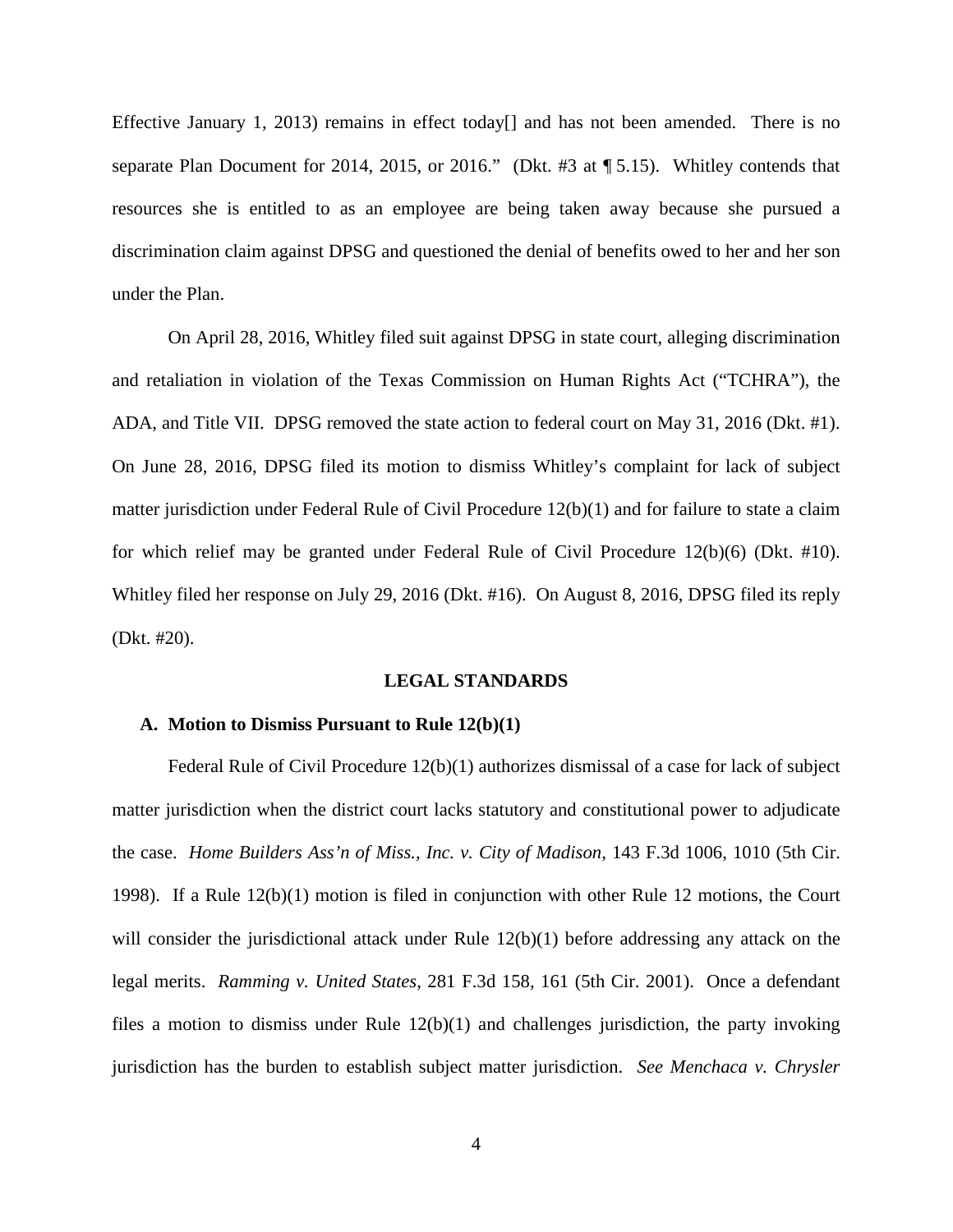*Credit Corp.*, 613 F.2d 507, 511 (5th Cir. 1980). The Court will grant a motion to dismiss for lack of subject matter jurisdiction only if it appears certain that the claimant cannot prove a plausible set of facts to support a claim that would entitle it to relief. *Lane v. Halliburton*, 529 F.3d 548, 557 (5th Cir. 2008).

## **B. Motion to Dismiss Pursuant to Rule 12(b)(6)**

 Under Federal Rule of Civil Procedure 8(a)(2), a plaintiff is required to plead a "short and plain statement . . . showing that the pleader is entitled to relief." Fed. R. Civ. P. 8(a)(2). Each claim must include enough factual allegations "to raise a right to relief above the speculative level." *Bell Atl. Corp. v. Twombly*, 550 U.S. 544, 555 (2007).

A Rule 12(b)(6) motion allows a party to move for dismissal of an action when the complaint fails to state a claim upon which relief can be granted. Fed. R. Civ. P. 12(b)(6). When considering a motion to dismiss under Rule 12(b)(6), the Court must accept as true all well-pleaded facts in plaintiff's complaint and view those facts in the light most favorable to the plaintiff. *Bowlby v. City of Aberdeen*, 681 F.3d 215, 219 (5th Cir. 2012). The Court may consider "the complaint, any documents attached to the complaint, and any documents attached to the motion to dismiss that are central to the claim and referenced by the complaint." *Lone Star Fund V (U.S.), L.P. v. Barclays Bank PLC*, 594 F.3d 383, 387 (5th Cir. 2010). The Court must then determine whether the complaint states a claim for relief that is plausible on its face. '"A claim has facial plausibility when the plaintiff pleads factual content that allows the [C]ourt to draw the reasonable inference that the defendant is liable for the misconduct alleged.'" *Gonzalez v. Kay*, 577 F.3d 600, 603 (5th Cir. 2009) (quoting *Ashcroft v. Iqbal*, 556 U.S. 662, 678 (2009)). "But where the well-pleaded facts do not permit the [C]ourt to infer more than the mere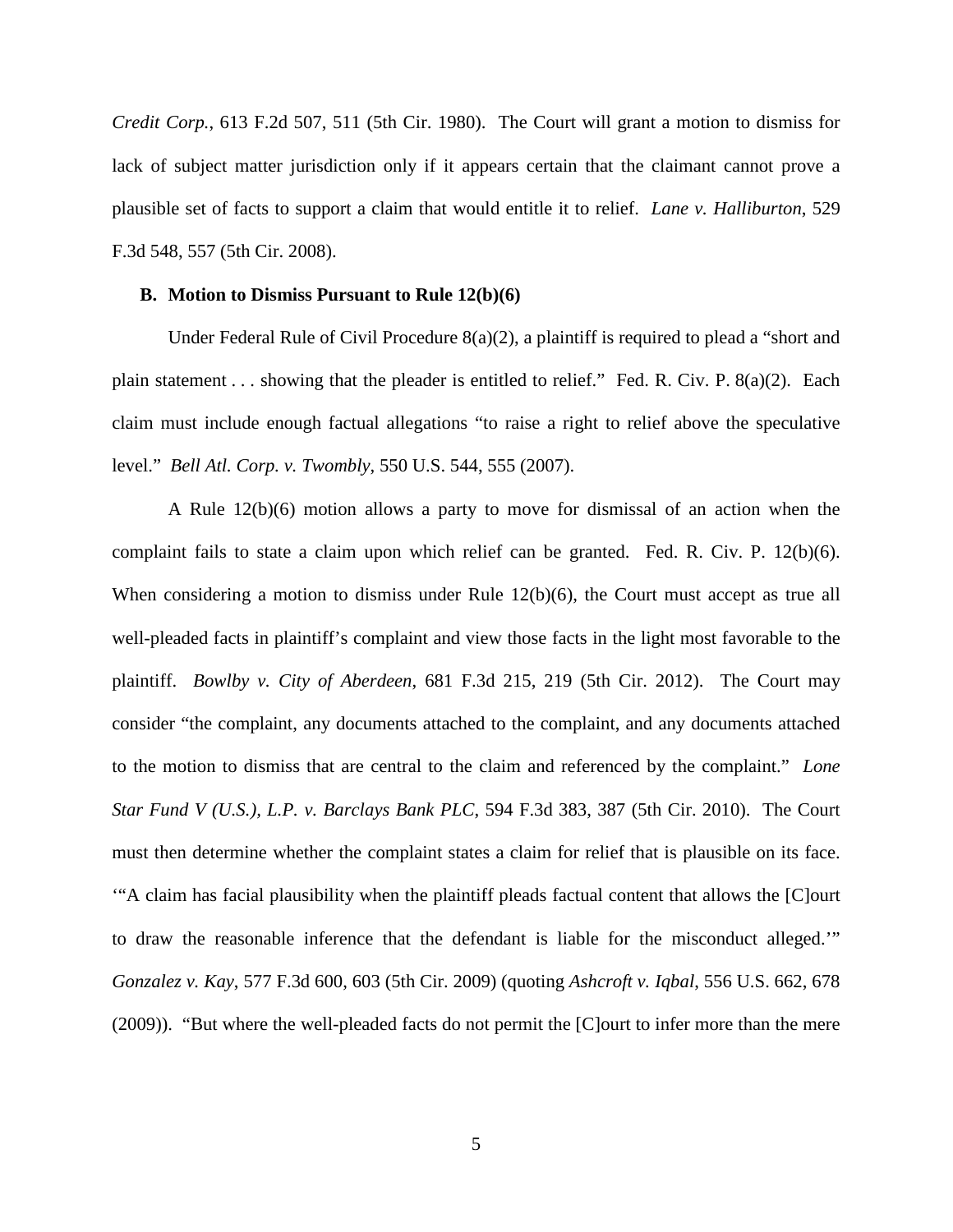possibility of misconduct, the complaint has alleged—but it has not 'show[n]'—'that the pleader is entitled to relief.'" *Iqbal*, 556 U.S. at 679 (quoting Fed. R. Civ. P. 8(a)(2)).

In *Iqbal*, the Supreme Court established a two-step approach for assessing the sufficiency of a complaint in the context of a Rule  $12(b)(6)$  motion. First, the Court should identify and disregard conclusory allegations, for they are "not entitled to the assumption of truth." *Iqbal*, 556 U.S. at 664. Second, the Court "consider[s] the factual allegations in [the complaint] to determine if they plausibly suggest an entitlement to relief." *Id.* "This standard 'simply calls for enough facts to raise a reasonable expectation that discovery will reveal evidence of the necessary claims or elements.'" *Morgan v. Hubert*, 335 F. App'x 466, 470 (5th Cir. 2009) (citation omitted). This evaluation will "be a context-specific task that requires the reviewing [C]ourt to draw on its judicial experience and common sense." *Iqbal*, 556 U.S. at 679.

Thus, "[t]o survive a motion to dismiss, a complaint must contain sufficient factual matter, accepted as true, to 'state a claim to relief that is plausible on its face."' *Id.* at 678 (quoting *Twombly*, 550 U.S. at 570).

## **ANALYSIS**

## **A. Dismissal Pursuant to Rule 12(b)(1)**

DPSG asserts that Whitley's claims are preempted by the Employee Retirement Income Security Act ("ERISA") because they involve an alleged entitlement to healthcare benefits under an ERISA-governed benefit plan. Therefore, DPSG moves to dismiss Whitley's claims and urges the Court to advise Whitley to recast them as claims for wrongful denial of benefits under ERISA Section 502(a)(1)(B), found under 29 U.S.C.§ 1132(a)(1)(b). Alternatively, DPSG moves to dismiss for Whitley's failure to exhaust her administrative remedies.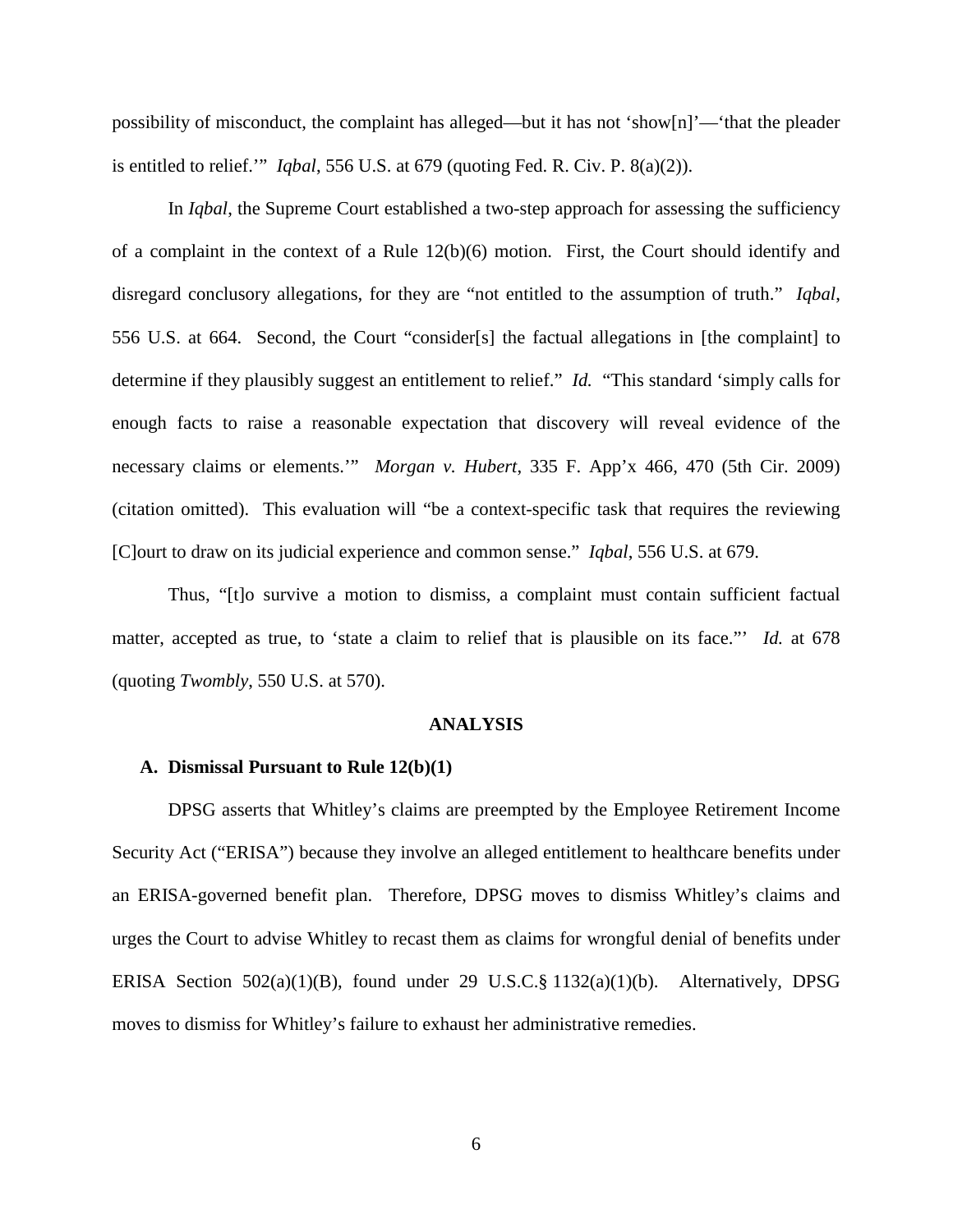ERISA "is a comprehensive statute designed to promote the interests of employees and their beneficiaries in employee benefit plans." *Shaw v. Delta Air Line, Inc.*, 463 U.S. 85, 90 (1983). Section 502(a) of ERISA provides that a participant or beneficiary can bring a civil action seeking benefits under a plan or to enforce or to clarify any rights to future benefits under a plan. 29 U.S.C. § 1132(a)(1). Congress intended for ERISA "to provide a uniform regulatory regime over employee benefit plans" by making controversies related to such benefit plans "exclusively a federal concern." *Aetna Health Inc. v. Davila*, 542 U.S. 200, 208 (2004) (citation omitted). Therefore, there are two types of ERISA preemption: complete and express preemption. *Haynes v. Prudential Health Care*, 313 F.3d 330, 333 (5th Cir. 2002). Complete preemption exists when a remedy "falls within the scope of or is in direct conflict with ERISA § 502(a), and therefore is within the jurisdiction of the federal court." *Id.* Express preemption, on the other hand, exists when a state law claim "relate[s] to any employee benefit plan." 29 U.S.C. § 1144(a).

In determining whether Whitley's claims are preempted by ERISA, the Court notes that the Plan is ERISA-governed, which the parties do not dispute. Whitley's complaint alleges a state law claim under the TCHRA and federal claims under Title VII and the ADA. ERISA preemption applies only to state laws. 29 U.S.C. § 1144(b) ("Nothing in this subchapter shall be construed to alter, amend, modify, invalidate, impair, or supersede any law of the United States (except as provided in sections 1031 and 1137(b) of this title) or any rule or regulation issued under any such law."). However, DPSG raises ERISA preemption as to other federal claims. Because Whitley brings claims under Title VII and the ADA, which are federal laws, ERISA preemption does not apply to those claims.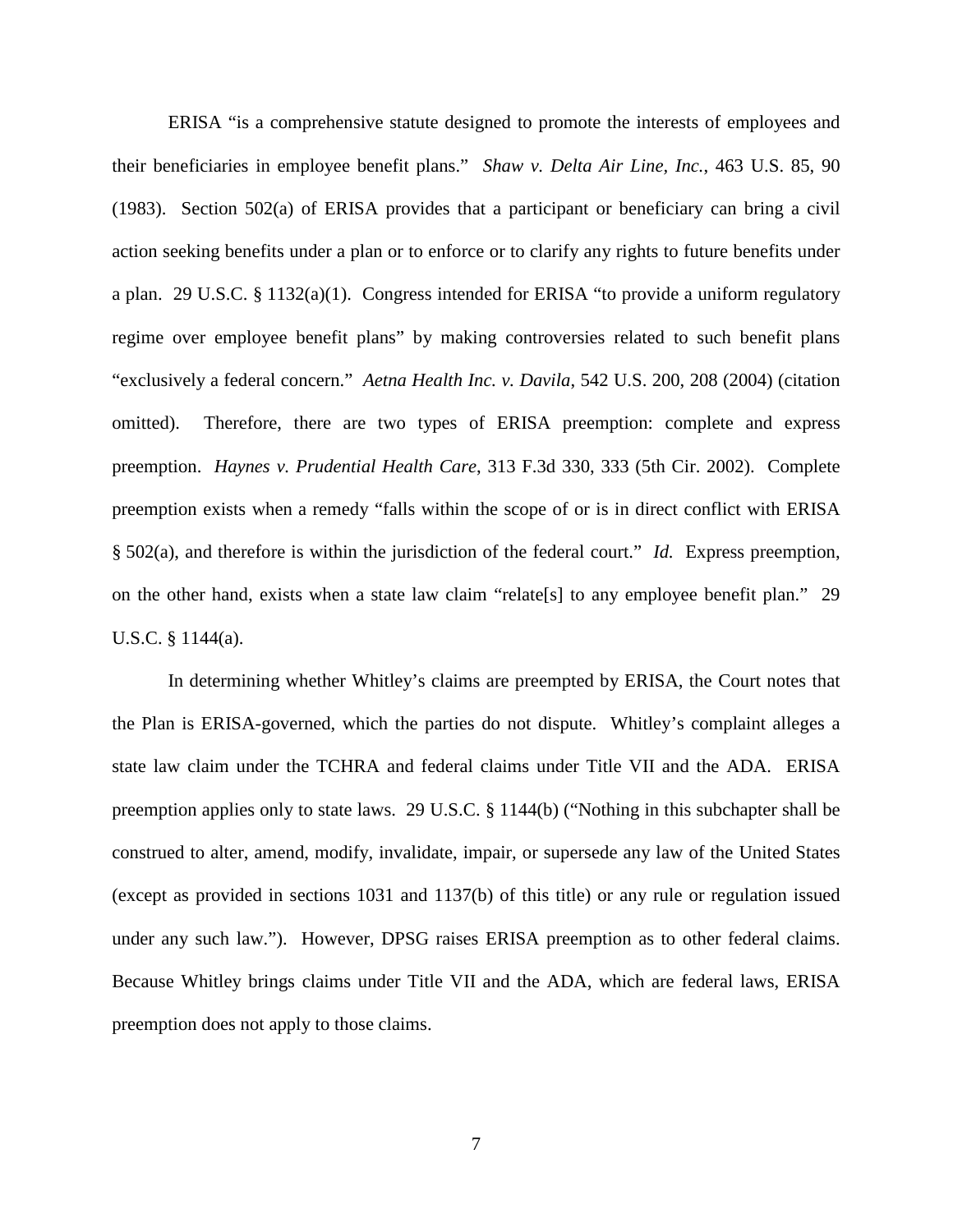Moreover, the Court determines that ERISA express preemption does not apply to Whitley's TCHRA claim. A state law claim "relates to" an ERISA benefit plan and is preempted "if it has a connection with or reference to such a plan." *Shaw*, 463 U.S. at 96–97. The Fifth Circuit explained that "[t]he ultimate question is whether, 'if the [plaintiff's] claims were stripped of their link to the pension plans, they would cease to exist.'" *Rokohl v. Texaco, Inc.*, 77 F.3d 126, 129 (5th Cir. 1996) (quoting *Hook v. Morrison Milling Co.*, 38 F.3d 776, 784 (5th Cir. 1994)). Here, Whitley does not complain about the denial of coverage promised under the terms of an ERISA-regulated employee benefit plan. Instead, Whitley brings suit regarding DPSG's alleged unlawful discrimination and retaliation when it denied her benefits under the Plan. The purpose of the TCHRA is to provide for the execution of Title VII and the ADA as well as their subsequent amendments. Tex. Lab. Code Ann. § 21.001(1), (3). Whitley's TCHRA claim would have arisen whether DPSG maintained an ERISA-governed plan or some other plan. As such, the claim does "*not* 'cease to exist' when stripped of its link' to the [ERISA] plan." *Rokohl*, 77 F.3d at 129 (emphasis in original) (quoting *Hook*, 38 F.3d at 784). Therefore, ERISA does not preempt TCHRA because it stands on its own and does not "relate to" an ERISA plan. *See id.* at 130 (concluding an "ERISA-qualified plan too remote and tenuous to warrant preemption" of a TCHRA claim).

To assert her Title VII and ADA claims in federal court, Whitley must have first exhausted her administrative remedies by filing a charge of discrimination with the Equal Employment Opportunity Commission ("EEOC") within 180 days after the alleged unlawful employment practice occurred. 42 U.S.C § 2000e-5(b), (e)(1); *id*. § 12117(a). Similarly, for her TCHRA claim, Whitley must file a charge with the appropriate governmental agency within 180 days of the alleged violation. Tex. Lab. Code Ann. § 21.202. Here, Whitley's complaint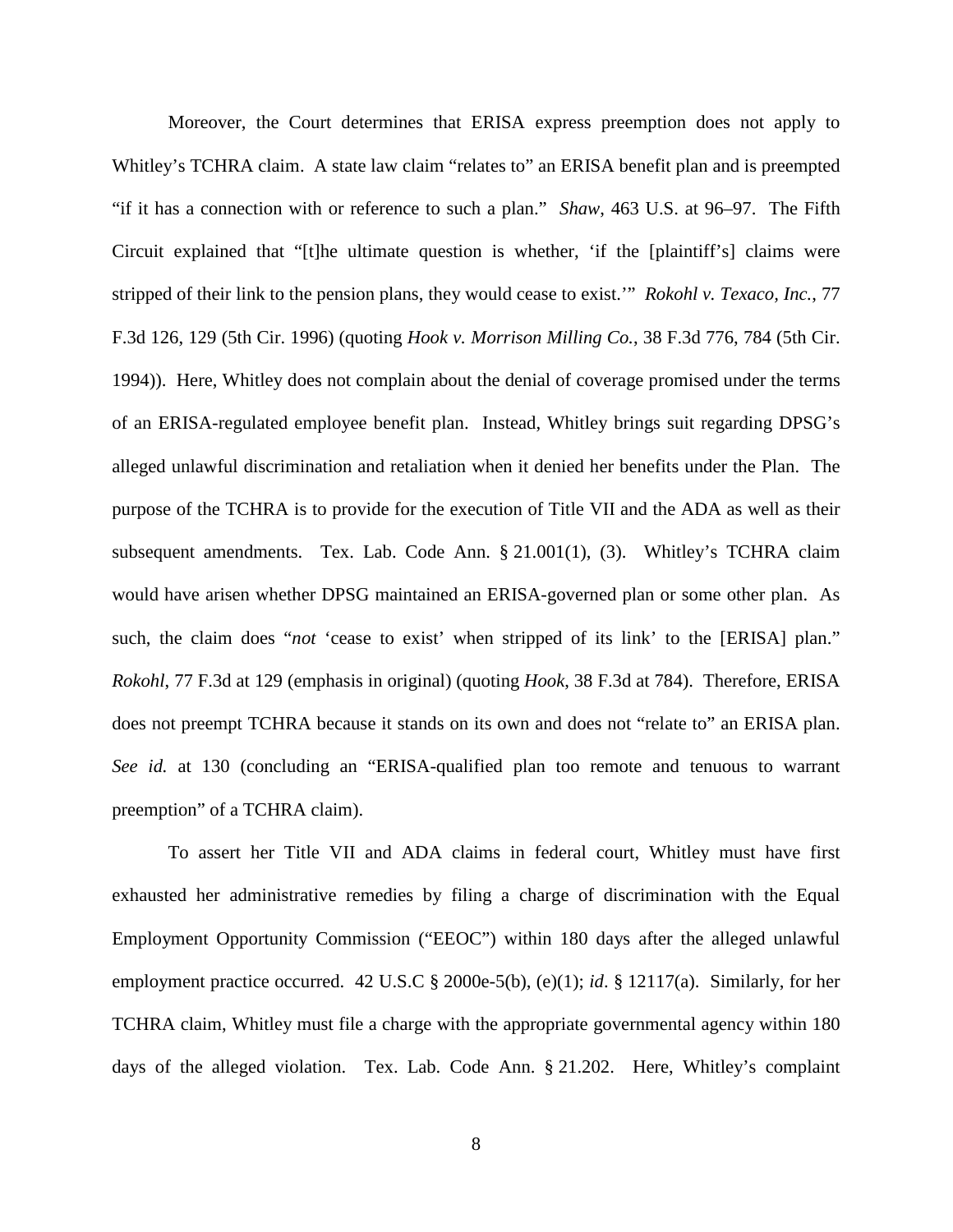indicates that she timely filed a charge of discrimination against DPSG with the Texas Workforce Commission – Civil Rights Division (Dkt. #3 at ¶ 4.1). Pursuant to a Worksharing Agreement between the EEOC and the Texas Commission on Human Rights, each agency is "the other[s] . . . agent for the purpose of receiving and drafting charges, including those that are not jurisdictional with the agency." *Velma v. Eureka Co.*, 218 F.3d 458, 462 (5th Cir. 2000). Accordingly, Whitley's initial charge with the TWC is considered to be filed with the EEOC. On January 29, 2016, the TWC issued a notice of right to sue that authorized Whitley to bring federal claims in either state or federal court (Dkt. #3 at ¶ 4.1). Thus, after construing the facts in Whitley's complaint in the light most favorable to her, the Court finds that Whitley has exhausted her administrative remedies.

# **B. Dismissal Pursuant to Rule 12(b)(6)**

DPSG challenges the factual allegations in the Whitley's complaint as failing to state a claim upon which relief can be granted. At the motion to dismiss stage, the Court must accept as true all well-pleaded facts in Whitley's complaint and view those facts in the light most favorable to the her. After reviewing the complaint, the motion to dismiss, the response, and the reply, the Court determines that Whitley has stated plausible claims for the purposes of defeating a Rule 12(b)(6).

### **CONCLUSION**

It is therefore **ORDERED** that Defendant Dr. Pepper Snapple Group, Inc.'s ("DPSG") Motion to Dismiss Plaintiff's Complaint for Failure to State a Claim upon Which Relief Can Be Granted Under Federal Rules of Civil Procedure 12(b)(1) and 12(b)(6) (Dkt. #10) is hereby **DENIED**.

### **IT IS SO ORDERED.**